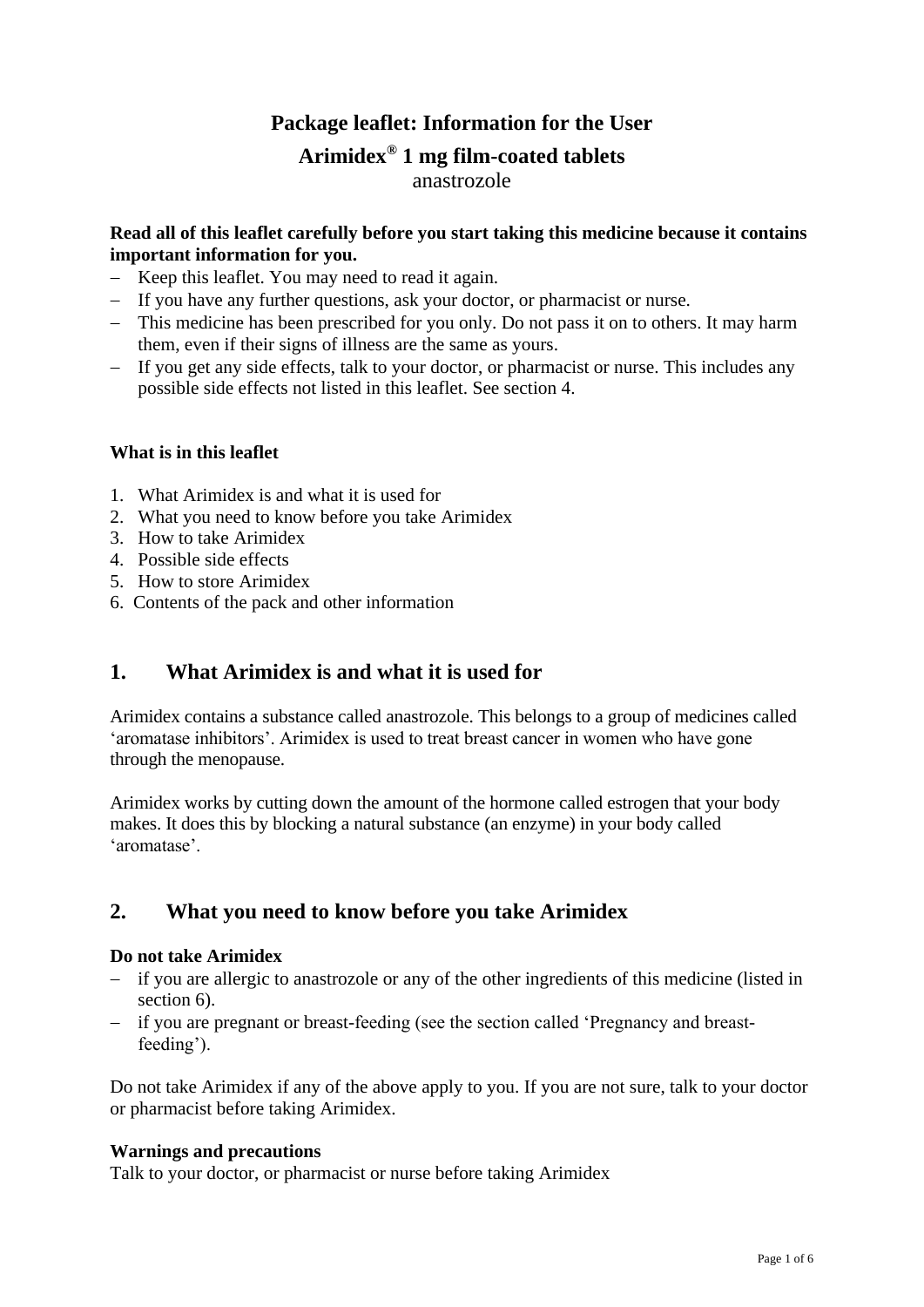- − if you still have menstrual periods and have not yet gone through the menopause.
- − if you are taking a medicine that contains tamoxifen or medicines that contain estrogen (see the section called 'Other medicines and Arimidex').
- − if you have ever had a condition that affects the strength of your bones (osteoporosis).
- − if you have problems with your liver or kidneys.

If you are not sure if any of the above applies to you, talk to your doctor or pharmacist before taking Arimidex.

If you go into the hospital, let the medical staff know you are taking Arimidex.

#### **Other medicines and Arimidex**

Tell your doctor or pharmacist if you are taking or have recently taken any other medicines. This includes medicines that you buy without a prescription and herbal medicines. This is because Arimidex can affect the way some medicines work and some medicines can have an effect on Arimidex.

Do not take Arimidex if you are already taking any of the following medicines:

- − Certain medicines used to treat breast cancer (selective estrogen receptor modulators), e.g. medicines that contain tamoxifen. This is because these medicines may stop Arimidex from working properly.
- − Medicines that contain estrogen, such as hormone replacement therapy (HRT).

If this applies to you, ask your doctor or pharmacist for advice.

Tell your doctor or pharmacist if you are taking the following:

− A medicine known as an 'LHRH analogue'. This includes gonadorelin, buserelin, goserelin, leuprorelin and triptorelin. These medicines are used to treat breast cancer, certain female health (gynaecological) conditions, and infertility.

#### **Pregnancy and breast-feeding**

Do not take Arimidex if you are pregnant or breast-feeding. Stop Arimidex if you become pregnant and talk to your doctor.

Ask your doctor or pharmacist for advice before taking any medicine.

#### **Driving and using machines**

Arimidex is not likely to affect your ability to drive or use any tools or machines. However, some people may occasionally feel weak or sleepy while taking Arimidex. If this happens to you, ask your doctor or pharmacist for advice.

#### **Arimidex contains lactose**

Arimidex contains lactose which is a type of sugar. If you have been told by your doctor that you have an intolerance to some sugars, contact your doctor before taking this medicine.

#### **Arimidex Sodium content**

This medicine contains less than 1 mmol sodium (23 mg) per tablet, that is to say essentially 'sodium free'.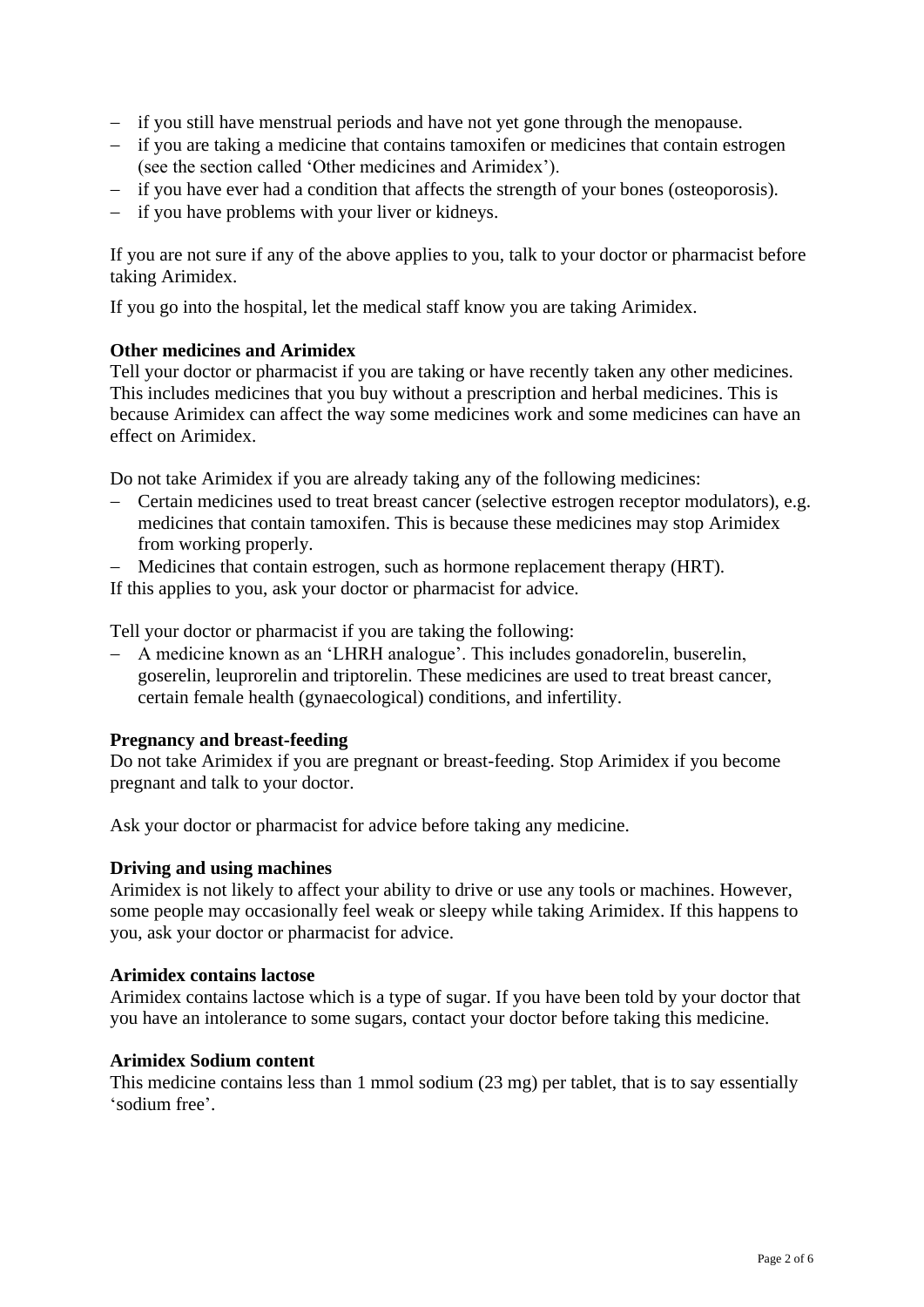## **3. How to take Arimidex**

Always take Arimidex exactly as your doctor or pharmacist has told you. Check with your doctor or pharmacist if you are not sure.

- − The recommended dose is one tablet once a day.
- − Try to take your tablet at the same time each day.
- − Swallow the tablet whole with a drink of water.
- − It does not matter if you take Arimidex before, with or after food.

Keep taking Arimidex for as long as your doctor or pharmacist tells you to. It is a long-term treatment and you may need to take it for several years. Check with your doctor or pharmacist if you are not sure.

#### **Use in children and adolescents**

Arimidex should not be given to children and adolescents.

#### **If you take more Arimidex than you should**

If you take more Arimidex than you should, talk to a doctor straight away.

#### **If you forget to take Arimidex**

If you forget to take a dose, just take your next dose as normal. Do not take a double dose (two doses at the same time) to make up for a forgotten dose.

#### **If you stop taking Arimidex**

Do not stop taking your tablets unless your doctor tells you to.

If you have any further questions on the use of this medicine, ask your doctor, pharmacist or nurse.

### **4. Possible side effects**

Like all medicines, this medicine can cause side effects, although not everybody gets them.

#### **Stop taking Arimidex and seek urgent medical treatment, if you experience any of the following serious but very rare side effects:**

- An extremely severe skin reaction with ulcers or blisters on the skin. This is known as 'Stevens-Johnson syndrome'.
- Allergic (hypersensitivity) reactions with swelling of the throat that may cause difficulty in swallowing or breathing. This is known as 'angioedema'.

#### **Very common side effects (affect more than 1 in 10 people)**

- Headache.
- Hot flushes.
- Feeling sick (nausea).
- Skin rash.
- Pain or stiffness in your joints.
- Inflammation of the joints (arthritis).
- Feeling weak.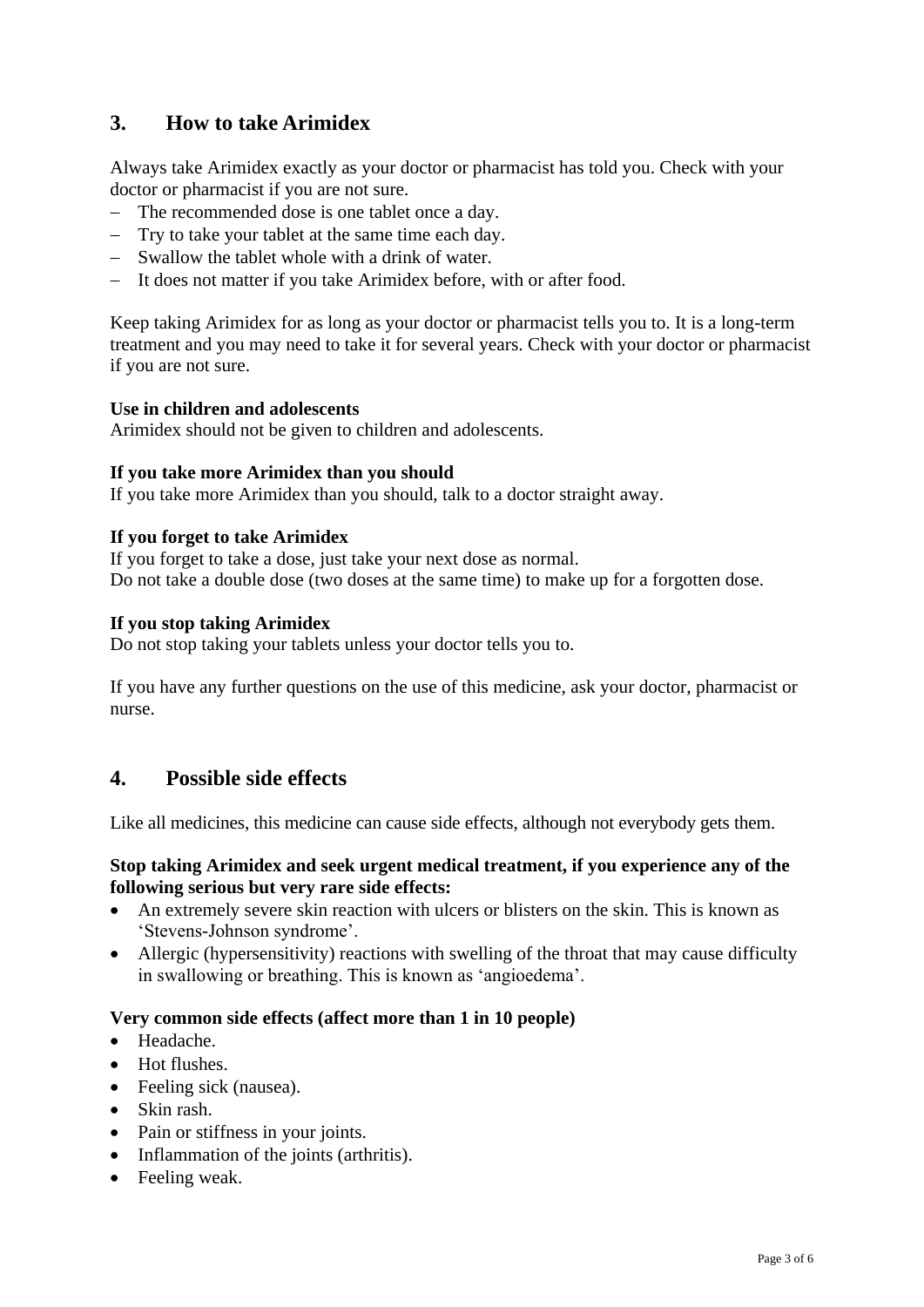- Bone loss (osteoporosis).
- Depression.

#### **Common side effects (affect 1 to 10 people in 100)**

- Loss of appetite.
- Raised or high levels of fatty substance known as cholesterol in your blood. This would be seen in a blood test.
- Feeling sleepy.
- Carpal tunnel syndrome (tingling, pain, coldness, weakness in parts of the hand).
- Tickling, tingling or numbness of skin, loss/lack of taste.
- Diarrhoea.
- Being sick (vomiting).
- Changes in blood tests that show how well your liver is working.
- Thinning of your hair (hair loss).
- Allergic (hypersensitivity) reactions including face, lips, or tongue.
- Bone pain.
- Vaginal dryness.
- Bleeding from the vagina (usually in the first few weeks of treatment if the bleeding continues, talk to your doctor).
- Muscle pain.

#### **Uncommon side effects (affect 1 to 10 people in 1,000)**

- Changes in special blood tests that show how your liver is working (gamma-GT and bilirubin).
- Inflammation of the liver (hepatitis).
- Hives or nettle rash.
- Trigger finger (a condition in which your finger or thumb catches in a bent position).
- Increased amounts of calcium in your blood. If you experience nausea, vomiting and thirst, you should tell your doctor, or pharmacist or nurse as you may need to have blood tests.

#### **Rare side effects (affect 1 to 10 people in 10,000)**

- Rare inflammation of your skin that may include red patches or blisters.
- Skin rash caused by hypersensitivity (this can be from allergic or anaphylactoid reaction).
- Inflammation of the small blood vessels causing red or purple colouring of the skin. Very rarely symptoms of joint, stomach, and kidney pain may occur; this is known as 'Henoch-Schönlein purpura'.

#### **Effects on your bones**

Arimidex lowers the amount of the hormone called estrogen that is in your body. This may lower the mineral content of your bones. Your bones may be less strong and may be more likely to fracture. Your doctor will manage these risks according to treatment guidelines for managing bone health in women who have gone through the menopause. You should talk to your doctor about the risks and treatment options.

If any of the side effects get serious, or if you notice any side effects not listed in this leaflet, please tell your doctor or pharmacist.

#### **Reporting of side effects**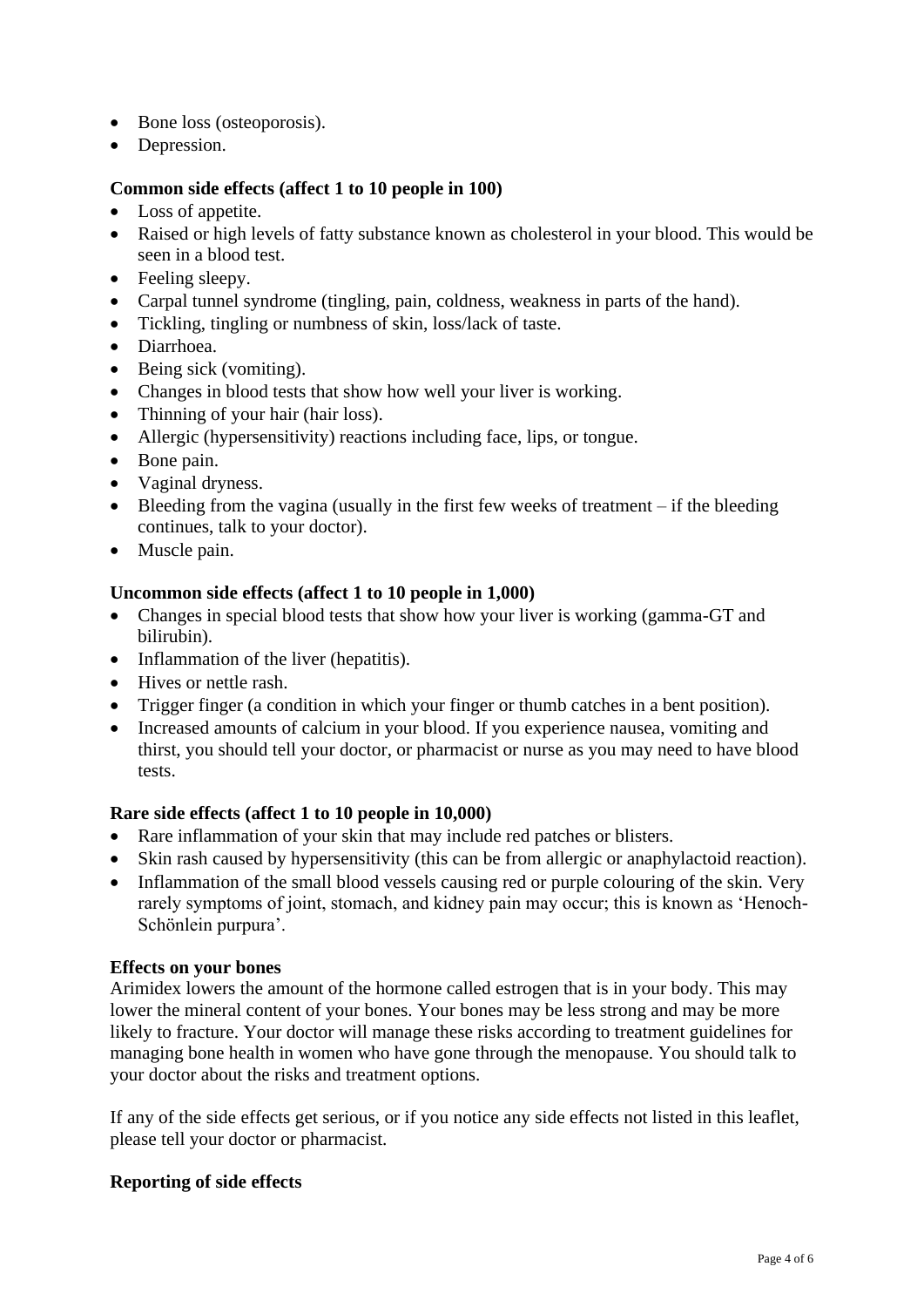If you get any side effects, talk to your doctor, pharmacist or nurse. This includes any possible side effects not listed in this leaflet. You can also report side effects via the Yellow Card Scheme at: [www.mhra.gov.uk/yellowcard](http://www.mhra.gov.uk/yellowcard) or search for MHRA Yellow Card in the Google Play or Apple App Store. By reporting side effects you can help provide more information on the safety of this medicine.

## **5. How to store Arimidex**

Do not store above 30<sup>o</sup>C.

Keep this medicine out of the sight and reach of children. Keep your tablets in a safe place where children cannot see or reach them. Your tablets could harm them.

Do not use this medicine after the expiry date which is stated on the carton and blister strip after 'EXP'. The expiry date refers to the last day of that month.

Keep your tablets in the container they came in.

Do not throw away any medicines via wastewater or household waste. Ask your pharmacist how to throw away medicines you no longer use. These measures will help protect the environment.

### **6. Contents of the pack and other information**

#### **What Arimidex contains**

- − The active substance is anastrozole. Each film-coated tablet contains 1 mg of anastrozole.
- − The other ingredients are: lactose monohydrate, povidone, sodium starch glycollate, magnesium stearate, hypromellose, macrogol 300, titanium dioxide.

#### **What Arimidex looks like and contents of the pack**

White, round, biconvex film-coated tablets of about 6.1 mm marked 'A' on one side and 'Adx1' on the other side.

Arimidex comes in blister packs of 28 tablets.

#### **Marketing Authorisation Holder**

The Marketing Authorisation for Arimidex 1 mg film-coated tablets marketed in the UK is held by AstraZeneca UK Ltd, 600 Capability Green, Luton, LU1 3LU, UK.

#### **Manufacturer**

AstraZeneca UK Ltd, Silk Road Business Park, Macclesfield, Cheshire, SK10 2NA, United Kingdom.

#### **This medicinal product is authorised in the Member States of the EEA under the following names:**

| <b>Member State</b>                                  | Name     |
|------------------------------------------------------|----------|
| Austria, Belgium, Bulgaria, Cyprus, Czech Republic,  | Arimidex |
| Denmark, Estonia, Finland, France, Germany, Greece,  |          |
| Hungary, Iceland, Ireland, Italy, Latvia, Lithuania, |          |